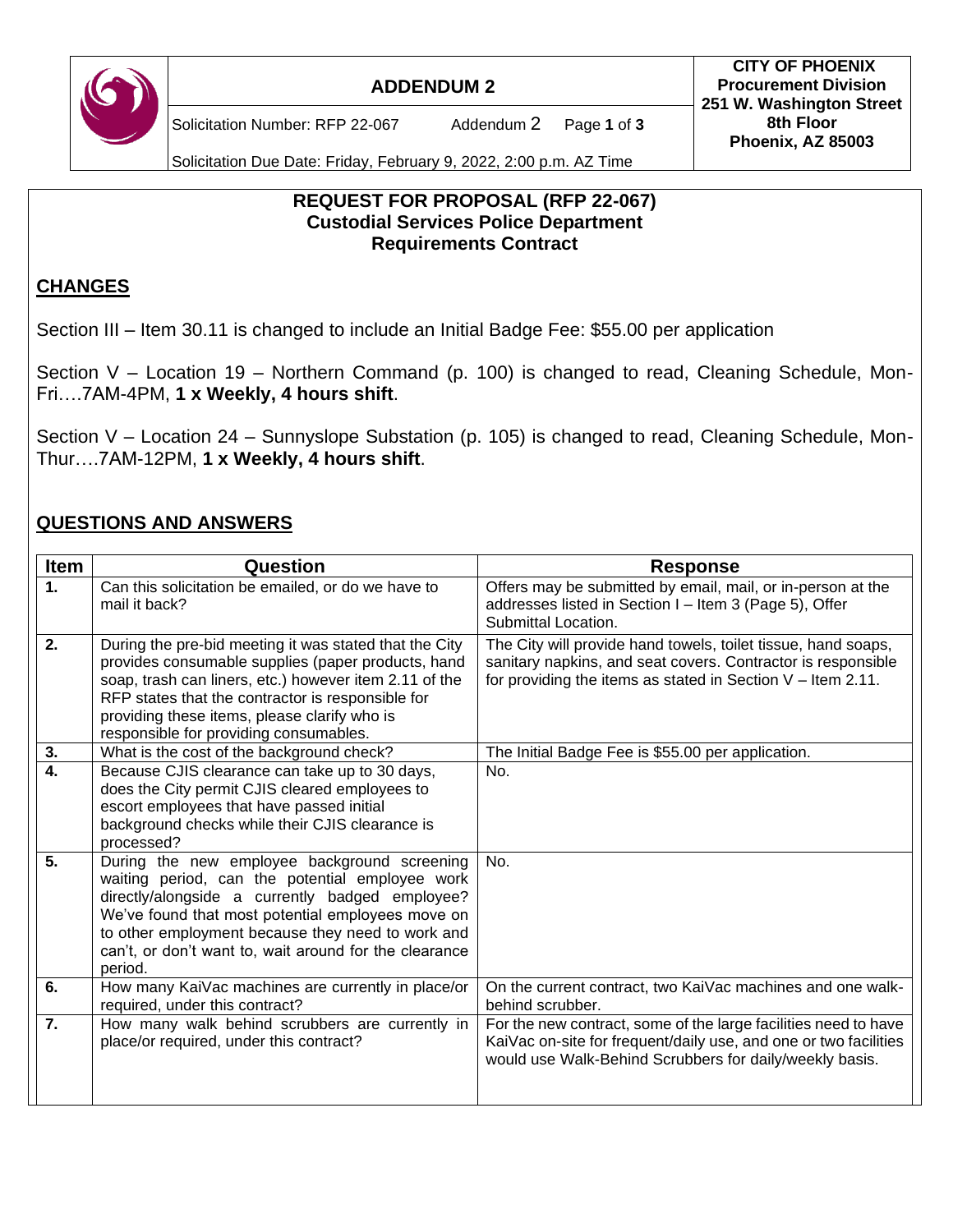|                           |                                                                                                     |                                                                                                          |                                                                                                                         | 251 W. Washington Street                                    |  |  |  |
|---------------------------|-----------------------------------------------------------------------------------------------------|----------------------------------------------------------------------------------------------------------|-------------------------------------------------------------------------------------------------------------------------|-------------------------------------------------------------|--|--|--|
|                           |                                                                                                     | Solicitation Number: RFP 22-067<br>Addendum 2<br>Page 2 of 3                                             |                                                                                                                         | 8th Floor<br>Phoenix, AZ 85003                              |  |  |  |
|                           |                                                                                                     | Solicitation Due Date: Friday, February 9, 2022, 2:00 p.m. AZ Time                                       |                                                                                                                         |                                                             |  |  |  |
| $\overline{\mathbf{8}}$ . |                                                                                                     |                                                                                                          |                                                                                                                         |                                                             |  |  |  |
|                           | The scope of work details a cleaning schedule for<br>each facility with a range of hours. When this |                                                                                                          | The custodian count is provided as a courtesy and reflects<br>current staffing levels being provided. The hours are the |                                                             |  |  |  |
|                           |                                                                                                     | schedule states 2 Custodians Mon-Fri 7AM-4PM                                                             | available hours for the Contractor to meet the cleaning                                                                 |                                                             |  |  |  |
|                           |                                                                                                     | does this mean both custodians are onsite and                                                            | requirements as stated, they are not necessarily the hours a                                                            |                                                             |  |  |  |
|                           |                                                                                                     | working for the full duration of 7AM-4PM?                                                                | custodian must be onsite.                                                                                               |                                                             |  |  |  |
| $\overline{9}$ .          |                                                                                                     | What is the value of the current contract for janitorial                                                 | This is beyond the scope of the solicitation document. A                                                                |                                                             |  |  |  |
|                           |                                                                                                     | services at these facilities?                                                                            | public records request would be required. Public records                                                                |                                                             |  |  |  |
|                           |                                                                                                     |                                                                                                          | requests may be submitted at Public Records Request Form                                                                |                                                             |  |  |  |
|                           |                                                                                                     |                                                                                                          | - City of Phoenix (https://www.phoenix.gov/pio/public-<br>records-request)                                              |                                                             |  |  |  |
| 10.                       |                                                                                                     | What is the previous bid number or contract number                                                       | Questions regarding the previous solicitation IFB 17-045 are                                                            |                                                             |  |  |  |
|                           | for this RFP?                                                                                       |                                                                                                          | beyond the scope of the solicitation document. A public                                                                 |                                                             |  |  |  |
|                           |                                                                                                     |                                                                                                          | records request would be required. Public records requests                                                              |                                                             |  |  |  |
|                           |                                                                                                     |                                                                                                          | may be submitted at <b>Public Records Request Form - City of</b>                                                        |                                                             |  |  |  |
|                           |                                                                                                     |                                                                                                          | Phoenix (https://www.phoenix.gov/pio/public-records-                                                                    |                                                             |  |  |  |
|                           |                                                                                                     |                                                                                                          | request)                                                                                                                |                                                             |  |  |  |
| 11.                       |                                                                                                     | Regarding security clearance and maximum                                                                 | Please refer to Section II - Item 30. All background and<br>security checks are at Contractor's sole cost and expense.  |                                                             |  |  |  |
|                           |                                                                                                     | background screening, is the contractor of the City<br>responsible for paying for the background checks  |                                                                                                                         |                                                             |  |  |  |
|                           |                                                                                                     | and fingerprint cards? If we are asked to provide                                                        |                                                                                                                         |                                                             |  |  |  |
|                           |                                                                                                     | fingerprint cards, it is \$109 per employee. We would                                                    |                                                                                                                         |                                                             |  |  |  |
|                           |                                                                                                     | like to know to factor that price in our bid.                                                            |                                                                                                                         |                                                             |  |  |  |
| $\overline{12}$ .         |                                                                                                     | For an electronic submittal, can you please state the                                                    | One copy for electronic submittals. If you submit                                                                       |                                                             |  |  |  |
|                           |                                                                                                     | amount of copies needed to submit? If we submit                                                          | electronically, you do not have to submit in person.                                                                    |                                                             |  |  |  |
|                           |                                                                                                     | electronically, do we have to submit in person?                                                          |                                                                                                                         |                                                             |  |  |  |
| 13.                       |                                                                                                     | Can you please confirm the correct submittal email                                                       |                                                                                                                         | Offers may be submitted by email, mail, or in-person at the |  |  |  |
|                           | address?                                                                                            |                                                                                                          | Submittal Location.                                                                                                     | addresses listed in Section I - Item 3 (Page 5), Offer      |  |  |  |
| 14.                       |                                                                                                     | Would you like our statement of bonding ability to be                                                    | It can be included either way.                                                                                          |                                                             |  |  |  |
|                           |                                                                                                     | included in the submittal or attached separate?                                                          |                                                                                                                         |                                                             |  |  |  |
| 15.                       |                                                                                                     | If we currently do business with the City of Phoenix,                                                    | Yes.                                                                                                                    |                                                             |  |  |  |
|                           |                                                                                                     | may we list it as a reference?                                                                           |                                                                                                                         |                                                             |  |  |  |
| 16.                       |                                                                                                     | May we list references that are out of state or will we                                                  | Yes, you may list references that are out of state.                                                                     |                                                             |  |  |  |
|                           |                                                                                                     | lose points if doing so?                                                                                 |                                                                                                                         |                                                             |  |  |  |
| 17.                       |                                                                                                     | In Section 5 of the RFP, it states cleaning hours with                                                   | Appropriate staffing levels to achieve the required cleaning                                                            |                                                             |  |  |  |
|                           |                                                                                                     | no "cleaning job title" on some locations. May we                                                        | specifications are at the Contractor's discretion.                                                                      |                                                             |  |  |  |
|                           |                                                                                                     | staff it with what we see fit (Custodian vs Lead<br>Custodian) or must a Lead custodian be at each site? |                                                                                                                         |                                                             |  |  |  |
| 18.                       |                                                                                                     | Must we have a project manager for this solicitation?                                                    | The City is awarding all locations to a single vendor and                                                               |                                                             |  |  |  |
|                           |                                                                                                     | Or will an account executive suffice?                                                                    | wants a single point-of-contact with the vendor to address all                                                          |                                                             |  |  |  |
|                           |                                                                                                     |                                                                                                          | service issues.                                                                                                         |                                                             |  |  |  |
| 19.                       |                                                                                                     | How many city holidays fall on the weekend in 2022                                                       | City holidays may be found here: City of Phoenix PHX City                                                               |                                                             |  |  |  |
|                           | for this contract?                                                                                  |                                                                                                          | Calendar (https://www.phoenix.gov/calendar/holidays)                                                                    |                                                             |  |  |  |

See Section III – Item 2.

See Section V – Item 2. The City seeks a single price based

on square footage or a monthly cost per location for

provision of all required specifications.

**20.** Please confirm that in the pricing section, that for

**21.** Please confirm that vendors are to build in the cost at each location (as listed at each location) for equipment needed for this contract per location? If

not, are we to price it separately?

contact).

 $\sqrt{2}$ 

annual costs, we are to provide the cost for the first year (wanted to confirm since this is a 2-year

**ADDENDUM 2**

**CITY OF PHOENIX Procurement Division**